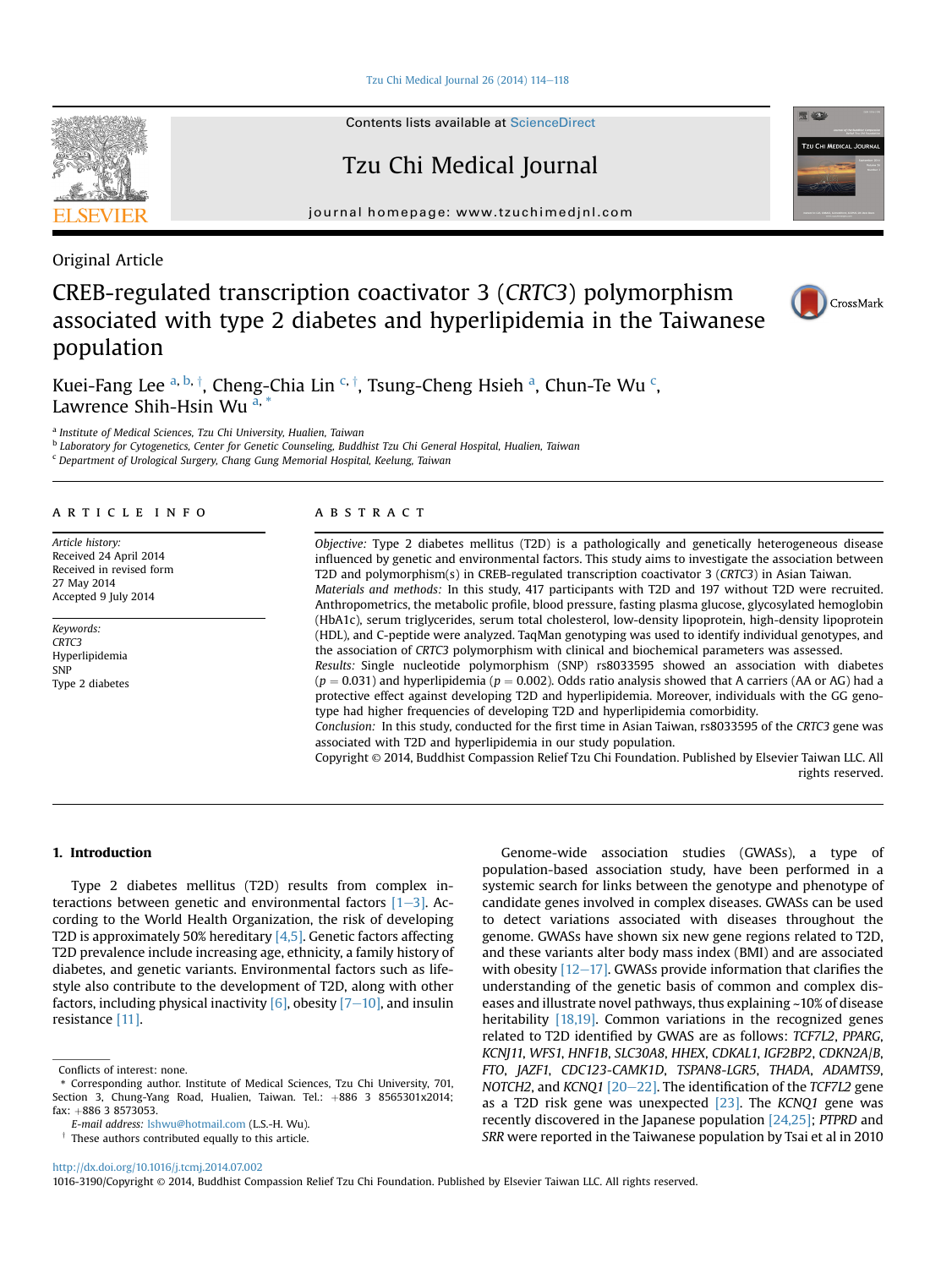[\[26\].](#page-3-0) The linkage and candidate gene approach also revealed several genetic associations with T2D. However, association and linkage studies on T2D showed inconsistent results that were not reproducible when applied to multiple populations [\[27,28\]](#page-3-0).

The CREB-regulated transcription coactivator 3 (CRTC3) gene is a member of the CRTC family, which includes CRTC1, CRTC2, and CRTC3. The members are distinguished by their expression profiles and they are conserved in mammals  $[29-34]$  $[29-34]$ . CRTC3 contributes to lipolysis and fatty acid oxidation influences the accumulation of brown fat cells and burns the fat of white fat cells to maintain body temperature [\[35,36\]](#page-4-0). A common human CRTC3 variant was found to increase transcriptional activity and was associated with adiposity in two distinct Mexican-American cohorts. The results suggest that adipocyte CRTC3 plays a role in the development of obesity in humans. We therefore supposed that CRTC3 is a candidate gene associated with T2D. We studied 417 patients with T2D and 197 controls to investigate the association between their anthropometric characteristics and selected single nucleotide polymorphisms (SNPs) of CRTC3.We also evaluated the association of the selected SNPs with other symptoms related to metabolic syndrome.

#### 2. Materials and methods

#### 2.1. Clinical sample collection

The T2D group consisted of 417 Taiwanese patients who were recruited from Chang Gung Memorial Hospital in Keelung, Taiwan. All of the recruited patients fulfilled the following criteria: (1) aged 30–75 years; (2) had been diagnosed with diabetes for  $>5$  years; (3) fasting plasma glucose  $> 6.93$  mmol/L (126 mg/dL); and (4) glycosylated hemoglobin (HbA1c)  $> 6\%$ . In addition, we recruited 197 individuals as the control group from the same hospital. The control participants underwent blood pressure measurement and laboratory tests, including blood biochemistry [fasting plasma glucose, HbA1c, serum triglycerides, serum total cholesterol, lowdensity lipoprotein, high-density lipoprotein (HDL), and C-peptide] to rule out T2D. The Institutional Review Board of Chang Gung Memorial Hospital approved the study protocol, and informed written consent was obtained from each participant prior to when the study was conducted.

#### 2.2. DNA preparation

Genomic DNA was extracted from each participant's blood sample using the QIAamp DNA Blood kit (Qiagen, Hilden, Germany (operational)), according to the manufacturer's instructions. The extracted genomic DNAwas analyzed by agarose gel electrophoresis, quantified by spectrophotometry, and stored at  $-80^{\circ}$ C until use.

### 2.3. SNP genotyping

Genotyping was performed on the SNPs rs8033595 (CRTC3 S72N) and rs7179095 (CRTC3 3' UTR) using the Taqman SNP genotyping assay [Applied Biosystems (ABI), Forest City, CA, USA]. The primers and probes for the selected SNPs were included in the ABI Assay-on-Demand Kit. Reactions were performed according to the manufacturer's protocol. The fluorescent probe was detected using the ABI Prism 7900 Real-Time PCR System (ABI Life Technologies, Foster City, California, United States).

#### 2.4. Statistical analysis

The quality of the genotype data was evaluated using Hardy-Weinberg equilibrium (HWE) proportion tests. Single-point association analyses were performed using  $\chi^2$  and t tests. The data were further evaluated using logistic regression adjusted for other factors in an odds ratio analysis. The logistic regression and odds ratio analysis were performed using SPSS version 17 (SPSS Inc., Chicago, IL, USA).

# 3. Results

### 3.1. Characteristics of the participants

The study consisted of 614 Taiwanese adults (417 T2D patients and 197 control individuals). The mean age of the participants was 57.25  $\pm$  10.1 years (57.2  $\pm$  10.6 and 57.3  $\pm$  9.6 years for the T2D patients and controls, respectively). The mean duration of pathogenesis of T2D was  $14.07 \pm 7.16$  years (range,  $1-42$  years). A comparison of the results of anthropometric measurements of cases and controls showed that the BMI, weight, waist circumference, hip circumference, waist-to-hip ratio (W-HR), and HDL values were significantly different between the two groups, with no significant differences in the prevalence by gender. The five indicators for metabolic disease are: (1) fasting glucose level; (2) blood pressure; (3) HDL cholesterol level; (4) triglyceride level; and (5) waist circumference. Low levels of HDL cholesterol indicate a risk of hyperlipidemia. In our cohorts, there were significant differences in hyperlipidemia and hypertension between the control participants and the T2D patients, as shown in Table 1.

#### 3.2. Genotype associated with the spectrum of clinical symptoms

The two selected SNPs, rs8033595 and rs7179095, were genotyped and analyzed in our participants. The genotyping frequency distribution of selected SNPs was not derived from HWE. The rs8033595 SNP showed nominal association with the anthropometric indices of T2D in our cohort [\(Table 2\)](#page-2-0). SNP rs8033595 was also associated with hyperlipidemia in our study participants ([Table 3](#page-2-0)). In addition, odds ratio analysis was performed for diabetes and hyperlipidemia using logistic regression, after adjusting for other significant factors ([Table 4\)](#page-2-0). A-carriers, including those with  $AG + GG$ , had a lower risk of association with diabetes and hyperlipidemia. Thus, the A allele was protective against the development of diabetes or hyperlipidemia [\(Table 4\)](#page-2-0). The other

Table 1 Clinical characteristics of the two groups.

|                                   |   | Control           | T <sub>2</sub> D                       | $\chi^2$ | $t$ test | $\boldsymbol{p}$    |
|-----------------------------------|---|-------------------|----------------------------------------|----------|----------|---------------------|
| n                                 |   | 197               | 417                                    |          |          |                     |
| Age $(y)$                         |   | $57.2 \pm 10.6$   | $57.3 \pm 9.6$                         |          | 0.179    | 0.86                |
| Sex (M/F)                         |   | 77/111            | 204/211                                |          | 2.169    | 0.14                |
| BMI $\left(\frac{kg}{m^2}\right)$ |   |                   | $23.407 \pm 3.475$ 25.021 $\pm$ 4.7107 |          |          | 4.2090 < 0.0001     |
| Weight (kg)                       |   | $61.50 \pm 10.73$ | $65.72 \pm 12.145$                     |          |          | $4.1683$ <0.0001    |
| Waist (cm)                        |   | $80.39 + 9.427$   | $88.8 + 10.278$                        |          |          | 9.7148 < 0.0001     |
| $Hip$ (cm)                        |   | $95.06 \pm 6.247$ | $98.02 \pm 8.502$                      |          |          | $4.3612 \le 0.0001$ |
| Waist:hip ratio                   |   | $0.846 + 0.092$   | $0.901 + 0.075$                        |          |          | 7.8701 < 0.0001     |
| $HDL$ (mg/dL)                     |   | $41.45 + 12.14$   | $45.741 \pm 13.63$                     |          |          | $3.7683$ <0.0002    |
| Sex(n)                            |   | M 82              | 206                                    | 3.249    |          | 0.071               |
|                                   | F | 115               | 211                                    |          |          |                     |
| Hypertension                      |   | 145               | 60                                     | 241.716  |          | < 0.0001            |
|                                   |   | $+42$             | 357                                    |          |          |                     |
| Hyperlipidemia -                  |   | 84                | 57                                     | 77.027   |          | < 0.0001            |
|                                   |   | $+ 104$           | 357                                    |          |          |                     |
| Waist <sup>a</sup>                |   | 145               | 186                                    | 55.317   |          | < 0.0001            |
|                                   |   | $+ 43$            | 231                                    |          |          |                     |
|                                   |   |                   |                                        |          |          |                     |

BMI = body mass index; F = female; HDL = high-density lipoprotein; M = male; T2D = type 2 diabetes mellitus.

Defined as waist circumference <90 cm in males, <80 cm in females; + defined as waist circumference 90 cm in men, 80 cm in women. The total sample count is inconsistent in the control group, because the clinical data for some individuals were unavailable.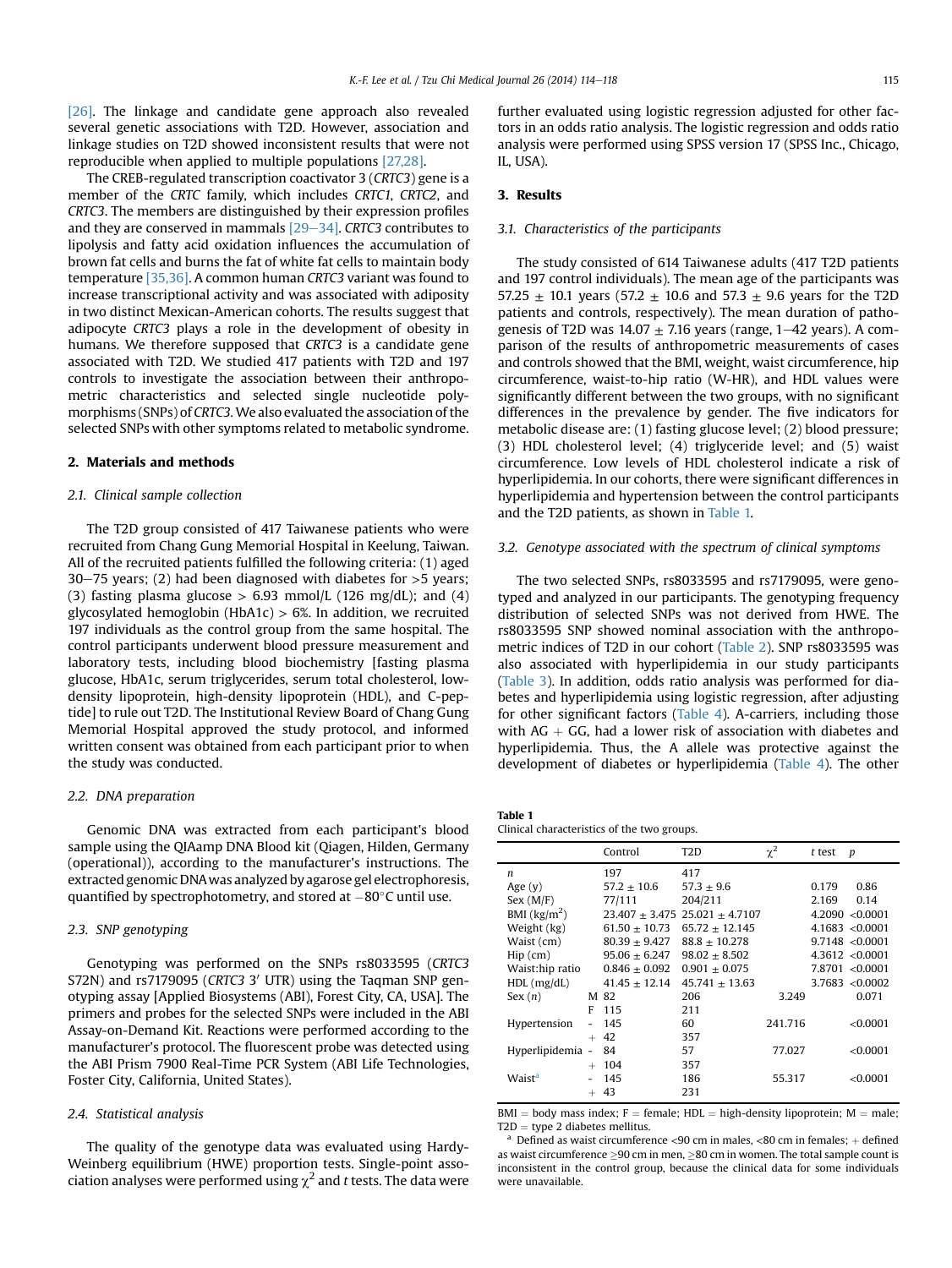<span id="page-2-0"></span>

| Table 2   |  |  |  |  |                                                                            |  |
|-----------|--|--|--|--|----------------------------------------------------------------------------|--|
|           |  |  |  |  | Genotype analysis of type 2 diabetes mellitus (T2D) patients compared with |  |
| controls. |  |  |  |  |                                                                            |  |

| <b>SNP</b> | Genotype              |                                          | n                                         |       | р     |
|------------|-----------------------|------------------------------------------|-------------------------------------------|-------|-------|
|            |                       | Control                                  | T <sub>2</sub> D                          |       |       |
| rs8033595  | AA<br>AG.             | 9(5)<br>64 (32)                          | 7(2)<br>113 (27)                          | 6.973 | 0.031 |
| rs7179095  | GG.<br>AA<br>AG<br>GG | 124 (63)<br>25(13)<br>87 (44)<br>85 (43) | 297 (71)<br>38(9)<br>175 (42)<br>204 (49) | 2.768 | 0.251 |

Data are presented as  $n$  (%).

 $SNP =$  single nucleotide polymorphism.

factors, including BMI, weight, and W-HR, were tested for their association with the genotype, but the results were not statistically significant (data not shown).

# 3.3. The rs8033595 SNP is associated with T2D and hyperlipidemia comorbidity

The association of the selected SNPs with T2D and hyperlipidemia comorbidity was further examined by the  $\chi^2$  test. A significant p value for rs8033595 revealed that the relationship of the rs8033595 genotype and T2D and hyperlipidemia comorbidity was independent. The results indicated that T2D and hyperlipidemia comorbidity were associated with the rs8033595 genotypes, but not rs7179095 (Table 5).

A high percentage of the individuals with the G/G and A/G genotypes were found to have diabetes and hyperlipidemia comorbidities, indicating that rs8033595 is associated with the symptoms of metabolic syndrome, especially in patients with both T2D and hyperlipidemia ([Fig. 1](#page-3-0)).

# 4. Discussion

T2D mellitus is the most common endocrine disease, characterized clinically by peripheral insulin resistance, disruption of

Table 3 Clinical characteristics of participants for genotype testing analysis.

| Clinical       | <b>SNP</b> | Genotype | n        |          | $\chi^2$ | $\boldsymbol{p}$ |
|----------------|------------|----------|----------|----------|----------|------------------|
| characteristic |            |          | Control  | Case     |          |                  |
| Hypertension   |            |          | Without  | With     |          |                  |
|                | rs8033595  | AA       | 5(2)     | 10(3)    | 0.111    | 0.946            |
|                |            | AG       | 55 (27)  | 114 (29) |          |                  |
|                |            | GG       | 145 (71) | 275 (69) |          |                  |
|                | rs7179095  | AA       | 27(13)   | 36(9)    | 2.400    | 0.301            |
|                |            | AG       | 85 (40)  | 176 (44) |          |                  |
|                |            | GG       | 102(48)  | 187 (47) |          |                  |
| Hyperlipidemia |            |          | without  | With     |          |                  |
|                | rs8033595  | AA       | 7(5)     | 9(2)     | 12.491   | 0.002            |
|                |            | AG       | 58 (38)  | 119 (26) |          |                  |
|                |            | GG       | 88 (58)  | 333 (72) |          |                  |
|                | rs7179095  | AA       | 16(10)   | 47(10)   | 2.409    | 0.300            |
|                |            | AG       | 73 (48)  | 189 (41) |          |                  |
|                |            | GG       | 64 (42)  | 225 (49) |          |                  |
| Waist          |            |          | without  | With     |          |                  |
|                | rs8033595  | AA       | 10(3)    | 6(2)     | 1.636    | 0.441            |
|                |            | AG       | 104 (31) | 73 (27)  |          |                  |
|                |            | GG       | 226 (66) | 195 (71) |          |                  |
|                | rs7179095  | AA       | 35 (10)  | 28(10)   | 0.466    | 0.792            |
|                |            | AG       | 149 (44) | 113 (41) |          |                  |
|                |            | GG       | 156 (46) | 133 (49) |          |                  |

Data are presented as  $n$  (%).

 $SNP = single nucleotide polymorphism.$ 

#### Table 4

| Odds ratio (OR) analysis for the A allele of rs8033595 in diabetes and hyperlipidemia. |  |
|----------------------------------------------------------------------------------------|--|
|----------------------------------------------------------------------------------------|--|

| Phenotype                   | Genotype        |         | Count    | OR (95% CI)         | р     |
|-----------------------------|-----------------|---------|----------|---------------------|-------|
|                             |                 | Control | Case     |                     |       |
| Diabetes <sup>a</sup>       |                 | Without | With     |                     |       |
|                             | AA              | 9(5)    | 7(2)     | 0.166(0.039, 0.715) | 0.016 |
|                             | AG <sub>r</sub> | 64 (32) | 113(27)  | 0.751(0.446, 1.300) | 0.318 |
|                             | GG (ref.)       | 124(63) | 297(71)  | -1                  |       |
| Hyperlipidemia <sup>b</sup> |                 | Without | With     |                     |       |
|                             | AA              | 7(5)    | 9(2)     | 0.459(0.153, 1.376) | 0.164 |
|                             | AG.             | 58 (38) | 119 (26) | 0.573(0.374, 0.879) | 0.011 |
|                             | GG (ref.)       | 88 (58) | 333 (72) | -1                  |       |

Data are presented as  $n$  (%), unless otherwise indicated.

 $CI =$  confidence interval.<br><sup>a</sup> Adjusted by sex, hypertension, hyperlipidemia, and waist size.

b Adjusted by sex, hypertension, diabetes, and waist size.

glucose uptake, and pancreatic islet  $\beta$ -cell failure. We analyzed the association between the CRTC3 gene and T2D in the Taiwanese population. The results showed that functional SNP rs8033595 (S72N) was associated with both T2D and hyperlipidemia in our study population.

Weight gain is known as an important factor contributing to the development of T2D. Several genes related to obesity have been described, including the following: IRS1 gives rise to increased levels of bad cholesterol and blood glucose concentration [\[37\]](#page-4-0);  $BRD2$  reduces inflammation in fat cells and prevents  $\beta$ -cell failure in the pancreas, thereby protecting against obesity-induced diabetes [\[38\]](#page-4-0); CMAH decreases insulin production [\[39\];](#page-4-0) ZFP69 affects blood sugar levels and the malfunction of fat metabolism  $[40]$ ; and the CRTC family is insulin-sensitive under high fat diet conditions and reduces hepatic glucose output. The CRTC3 gene was recently found to play a role in weight gain, and its polymorphism was found to be associated with obesity  $[29-36]$  $[29-36]$ .

The CREB coactivator (CRTC3) promotes obesity by attenuating the  $\beta$ -adrenergic receptor signaling pathway, this response having been activated by catecholamine signals. The catecholamine signal pathway is related to the adipose-derived hormone leptin and maintains energy balance by burning fat. It is believed to disrupt adipocytokine signaling, leading to the development of insulin resistance [\[35\]](#page-4-0). Peroxisome proliferator-activated receptor gamma coactivator 1-alpha ( $PGC-1\alpha$ ) is regulated by the CREB proteins in mitochondrial biogenesis in liver cells. The CRTC3 expression involved in this mechanism is silenced in response to  $PGC-1\alpha$  induction due to rotenone inhibition, and blocks downstream mitochondrial biogenesis [\[11,36\]](#page-3-0). Dysfunction of mitochondria leads to impaired insulin secretion, causing hyperglycemia, hyperinsulinism, and the development of T2D [\[9,19\].](#page-3-0) Overexpression of CRTC3 increases mitochondrial biogenesis, affecting both glucose utilization and fatty acid oxidation. CRTC3 activates translation through the CRE sites in the SIK/TORC signaling pathway and regulates the

| Table 5 |                                                                                           |  |
|---------|-------------------------------------------------------------------------------------------|--|
|         | Association of CRTC3 polymorphisms with diabetes/hyperlipidemia comorbidity. <sup>a</sup> |  |

| <b>SNP</b> | Genotype | 0  |     | 2   | $\gamma^2$ | D     |
|------------|----------|----|-----|-----|------------|-------|
| rs8033595  | AA       | 6  | 40  | 47  | 19.353     | 0.001 |
|            | AG       | 4  | 42  | 118 |            |       |
|            | GG       | 6  | 95  | 256 |            |       |
| rs7179095  | AA       | 9  | 46  | 38  | 5.925      | 0.205 |
|            | AG       | 23 | 68  | 73  |            |       |
|            | GG       | 31 | 148 | 178 |            |       |

 $SNP =$  single nucleotide polymorphism.<br><sup>a</sup> Clinical phenotypes were defined as 0 = neither diabetes nor hyperlipidemia, 1 = diabetes or hyperlipidemia, 2 = with both diabetes and hyperlipidemia. The p values were generated using  $3\times3$   $\chi^2$  test.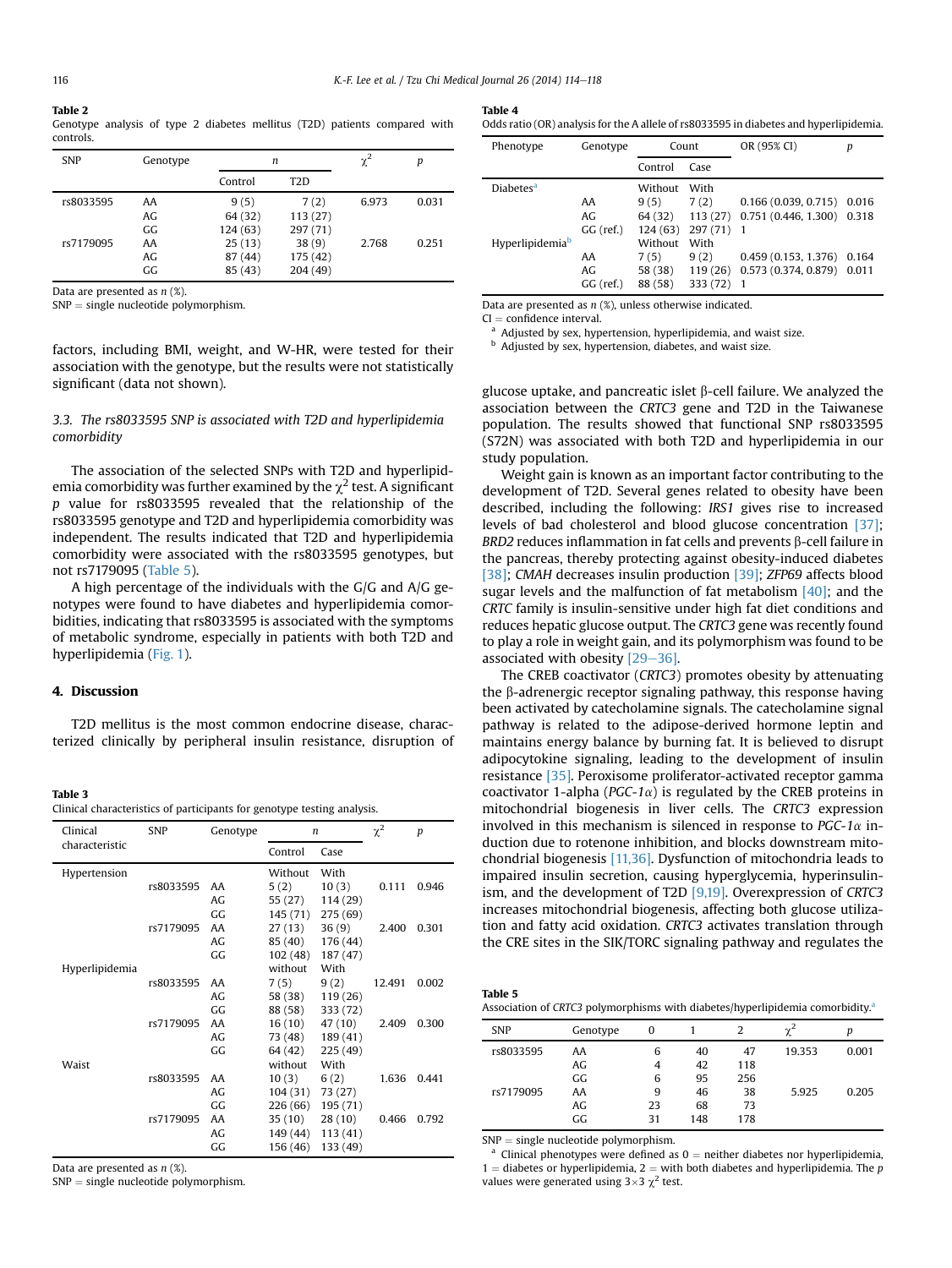<span id="page-3-0"></span>

Fig. 1. Three genotypes of single nucleotide polymorphism (SNP) rs8033595 with different frequencies of phenotype distribution. The first phenotype group had neither diabetes nor hyperlipidemia, the second phenotype group had diabetes or hyperlipidemia, and the final phenotype group had both diabetes and hyperlipidemia. The p value was generated by the  $3\times3$   $\chi^2$  test according to the number of participants in [Table 5.](#page-2-0)

expression of steroidogenic genes such as StAR and PPARGC1A [\[35,36,41,42\].](#page-4-0)

CRTC3 may be a switch to control the number of brown fat cells that control obesity by attenuating  $\beta$ -adrenergic receptor signaling in adipocyte tissues, and maintaining energy balance by reducing adenyl cyclase activity by upregulating the expression of RGS2. CRTC3 should contribute to the development of insulin resistance and T2D. In a previous study, the 72N allele was associated with BMI in Mexican-Americans, but not in non-Hispanic whites [\[35\].](#page-4-0) The association between T2D and CRTC3 is still not clear. We observed a CRTC3 variant allele,  $rs8033595 G > A$ , that encodes a missense variant (serine changed to asparagine), and rs7179095  $(A/G)$  in the 3' UTR region (in a putative miRNA-4761-5p binding site identified by a miRBase search) in the Human Database of Single Nucleotide Polymorphisms. In our study, the T2D cohort showed that T2D and hyperlipidemia are associated with the rs8033595 SNP, which is one of 2233 SNPs located in the coding region of the forward strand. It is a missense variant (G to A) encoding a protein in which serine is mutated to asparagine (S72N). Our results show that CRTC3 increases the risk of hyperlipidemia; thus, it provides insight in the context of a physiologically relevant system for lipid metabolism and glucose uptake mechanisms. Individuals with the CRTC3 risk allele have a higher chance of developing both diabetes and hyperlipidemia than those without this allele.

SNP rs8033595 (S72N) was associated with both T2D and hyperlipidemia in our study population. Its presence indicated a risk of both T2D and hyperlipidemia in individuals homozygous for the G allele and should be evaluated further in prospective studies. This is the first data demonstrating the association of a genetic variant with T2D and hyperlipidemia comorbidity in the Taiwan population. The genetic role of this association as well as that of other CRTC3 SNPs warrants further investigation, both in Han populations living in different geographic regions and in other Asian populations.

#### References

- [1] [Drong AW, Lindgren CM, McCarthy MI. The genetic and epigenetic basis of](http://refhub.elsevier.com/S1016-3190(14)00063-9/sref1) [type 2 Diabetes and obesity. Clin Pharm Ther 2012;92:707](http://refhub.elsevier.com/S1016-3190(14)00063-9/sref1)-[15.](http://refhub.elsevier.com/S1016-3190(14)00063-9/sref1)
- [2] [Ramachandran A, Snehalatha C, Shetty AS, Nanditha A. Trends in prevalence of](http://refhub.elsevier.com/S1016-3190(14)00063-9/sref2) [diabetes in Asian countries World. J Diabetes 2012;3:110](http://refhub.elsevier.com/S1016-3190(14)00063-9/sref2)-[7](http://refhub.elsevier.com/S1016-3190(14)00063-9/sref2).
- [3] [Fridlyand LE, Philipson LH. Cold climate genes and the prevalence of type 2](http://refhub.elsevier.com/S1016-3190(14)00063-9/sref3) [diabetes mellitus. Med Hypotheses 2006;67:1034](http://refhub.elsevier.com/S1016-3190(14)00063-9/sref3)-[41](http://refhub.elsevier.com/S1016-3190(14)00063-9/sref3).
- [4] [Das SK, Elbein SC. The genetic basis of type 2 diabetes. Cell Sci 2006;2:100](http://refhub.elsevier.com/S1016-3190(14)00063-9/sref4)-[31](http://refhub.elsevier.com/S1016-3190(14)00063-9/sref4). [5] [Guja C, Gagnuic P, Ionescu-Tîrgovis](http://refhub.elsevier.com/S1016-3190(14)00063-9/sref5)te C. Genetic factors involved in the pathogenesis of type 2 diabetes. Proc Rom Acad, Series B 2012:1:44-[61.](http://refhub.elsevier.com/S1016-3190(14)00063-9/sref5)
- [6] [Pilegaard H, Saltin B, Neufer PD. Exercise induces transient transcriptional](http://refhub.elsevier.com/S1016-3190(14)00063-9/sref6) [activation of the PGC-1 alpha gene in human skeletal muscle. J Physiol](http://refhub.elsevier.com/S1016-3190(14)00063-9/sref6)  $2003:546:851 - 8$
- [7] [Jacquemont S, Reymond A, Zufferey F, Harewood L, Walters RG, Kutalik Z,](http://refhub.elsevier.com/S1016-3190(14)00063-9/sref7) [et al. Mirror extreme BMI phenotypes associated with gene dosage at the](http://refhub.elsevier.com/S1016-3190(14)00063-9/sref7) chromosome 16p112 locus. Nature  $2011:478:97-102$ .
- [8] [Frayling TM, Timpson NJ, Weedon MN, Zeggini E, Freathy RM, Lindgren CM,](http://refhub.elsevier.com/S1016-3190(14)00063-9/sref8) [et al. A common variant in the FTO gene is associated with body mass index](http://refhub.elsevier.com/S1016-3190(14)00063-9/sref8) [and predisposes to childhood and adult obesity. Science 2007;316:889](http://refhub.elsevier.com/S1016-3190(14)00063-9/sref8)-[94](http://refhub.elsevier.com/S1016-3190(14)00063-9/sref8).
- [9] [McCarthy MI. Genomics, type 2 diabetes, and obesity. N Eng J Med 2010;363:](http://refhub.elsevier.com/S1016-3190(14)00063-9/sref9)  $2339 - 50.$  $2339 - 50.$  $2339 - 50.$  $2339 - 50.$
- [10] [Zhao J, Grant SF. Genetics of childhood obesity. J Obes 2011;2011:845148.](http://refhub.elsevier.com/S1016-3190(14)00063-9/sref10)
- [11] [Moors CM, van der Zijl NJ, Diamant M, Blaak EE, Goossens GH. Impaired in](http://refhub.elsevier.com/S1016-3190(14)00063-9/sref11)[sulin sensitivity is accompanied by disturbances in skeletal muscle fatty acid](http://refhub.elsevier.com/S1016-3190(14)00063-9/sref11) [handling in subjects with impaired glucose metabolism. Int J Obes 2012;36:](http://refhub.elsevier.com/S1016-3190(14)00063-9/sref11) [709](http://refhub.elsevier.com/S1016-3190(14)00063-9/sref11)-17
- [12] [Saxena R, Voight BF, Lyssenko V, Burtt NP, de Bakker PI, Chen H, et al.](http://refhub.elsevier.com/S1016-3190(14)00063-9/sref12) [Genome-wide association analysis identi](http://refhub.elsevier.com/S1016-3190(14)00063-9/sref12)fies loci for type 2 diabetes and tri[glyceride level. Science 2007;316:1331](http://refhub.elsevier.com/S1016-3190(14)00063-9/sref12)-[6.](http://refhub.elsevier.com/S1016-3190(14)00063-9/sref12)
- [13] [Scott LJ, Mohlke KL, Bonnycastle LL, Willer CJ, Yun Li, Duren WL, et al.](http://refhub.elsevier.com/S1016-3190(14)00063-9/sref13) [A genome-wide association study of type 2 diabetes in Finns detects multiple](http://refhub.elsevier.com/S1016-3190(14)00063-9/sref13) [susceptibility variants. Science 2007;31:1341](http://refhub.elsevier.com/S1016-3190(14)00063-9/sref13)-[5](http://refhub.elsevier.com/S1016-3190(14)00063-9/sref13).
- [14] [Sladek R, Rocheleau G, Rung J, Dina C, Shen L, Serre D, et al. A genome-wide](http://refhub.elsevier.com/S1016-3190(14)00063-9/sref14) association study identifi[es novel risk loci for type 2 diabetes. Nature](http://refhub.elsevier.com/S1016-3190(14)00063-9/sref14)  $2007.445.881 - 5$  $2007.445.881 - 5$  $2007.445.881 - 5$
- [15] [Steinthorsdottir V, Thorleifsson G, Reynisdottir I, Benediktsson R, Jonsdottir T,](http://refhub.elsevier.com/S1016-3190(14)00063-9/sref15) [Walters GB, et al. A variant in CDKA1 in](http://refhub.elsevier.com/S1016-3190(14)00063-9/sref15)fluences insulin response and risk of type 2 diabetes. Nat Genet  $2007:39:770-5$ .
- [16] [Zeggini E, Weedon MN, Lindgren CM, Frayling TM, Elliott KS, Lango H, et al.](http://refhub.elsevier.com/S1016-3190(14)00063-9/sref16) [Replication of genome-wide association signals in UK samples reveals risk loci](http://refhub.elsevier.com/S1016-3190(14)00063-9/sref16) for type 2 diabetes. Science  $2007:316:1336-41$ .
- [17] [Wellcome Trust Case Control Consortium. Genome-wide association study of](http://refhub.elsevier.com/S1016-3190(14)00063-9/sref17) [14,000 cases of seven common diseases and 3,000 shared controls. Nature](http://refhub.elsevier.com/S1016-3190(14)00063-9/sref17) 2007:447:661-[78.](http://refhub.elsevier.com/S1016-3190(14)00063-9/sref17)
- [18] [Bell CG, Finer S, Lindgren CM, Wilson GA, Rakyan VK, Teschendorff AE, et al.](http://refhub.elsevier.com/S1016-3190(14)00063-9/sref18) [Integrated genetic and epigenetic analysis identi](http://refhub.elsevier.com/S1016-3190(14)00063-9/sref18)fies haplotype-specific [methylation in the FTO type 2 diabetes and obesity susceptibility locus.](http://refhub.elsevier.com/S1016-3190(14)00063-9/sref18) [PLoS One 2010;5:e14040.](http://refhub.elsevier.com/S1016-3190(14)00063-9/sref18)
- [19] [Edwards TL, Velez Edwards DR, Villegas R, Cohen SS, Buchowski MS,](http://refhub.elsevier.com/S1016-3190(14)00063-9/sref19) [Fowke JH, et al. HTR1B, ADIPOR1, PPARGC1A, and CYP19A1 and obesity in a](http://refhub.elsevier.com/S1016-3190(14)00063-9/sref19) [cohort of Caucasians and African Americans: an evaluation of gene](http://refhub.elsevier.com/S1016-3190(14)00063-9/sref19)[environment interactions and candidate genes. Am J Epidemiol 2012;175:](http://refhub.elsevier.com/S1016-3190(14)00063-9/sref19)  $11 - 21$  $11 - 21$ .
- [20] [Frayling TM. Genome-wide association studies provide new insights into type](http://refhub.elsevier.com/S1016-3190(14)00063-9/sref20) [2 diabetes aetiology. Nat Rev Genet 2007;8:657](http://refhub.elsevier.com/S1016-3190(14)00063-9/sref20)-[62.](http://refhub.elsevier.com/S1016-3190(14)00063-9/sref20)
- [21] [Willer CJ, Speliotes EK, Loos RJ, Li S, Lindgren CM, Heid IM, et al. Six new loci](http://refhub.elsevier.com/S1016-3190(14)00063-9/sref21) [associated with body mass index highlight a neuronal in](http://refhub.elsevier.com/S1016-3190(14)00063-9/sref21)fluence on body [weight regulation. Nat Genet 2009;41:25](http://refhub.elsevier.com/S1016-3190(14)00063-9/sref21)-[34](http://refhub.elsevier.com/S1016-3190(14)00063-9/sref21).
- [22] [Kooner JS, Saleheen D, Saleheen D, Sim X, Sehmi J, Zhang W, et al. Genome](http://refhub.elsevier.com/S1016-3190(14)00063-9/sref22)[wide association study in individuals of South Asian ancestry identi](http://refhub.elsevier.com/S1016-3190(14)00063-9/sref22)fies six [new type 2 diabetes susceptibility loci. Nat Genet 2011;43:984](http://refhub.elsevier.com/S1016-3190(14)00063-9/sref22)-[9.](http://refhub.elsevier.com/S1016-3190(14)00063-9/sref22)
- [23] [Grant SF, Thorleifsson G, Reynisdottir I, Benediktsson R, Manolescu A, Sainz J,](http://refhub.elsevier.com/S1016-3190(14)00063-9/sref23) [et al. Variant of transcription factor 7-like 2 TCF7L2 gene confers risk of type 2](http://refhub.elsevier.com/S1016-3190(14)00063-9/sref23) [diabetes. Nat Genet 2006;38:320](http://refhub.elsevier.com/S1016-3190(14)00063-9/sref23)-[3](http://refhub.elsevier.com/S1016-3190(14)00063-9/sref23).
- [24] [Yasuda K, Miyake K, Horikawa Y, Hara K, Osawa H, Furuta H, et al. Variants in](http://refhub.elsevier.com/S1016-3190(14)00063-9/sref24) [KCNQ1 are associated with susceptibility to type 2 diabetes mellitus. Nat](http://refhub.elsevier.com/S1016-3190(14)00063-9/sref24) Genet 2008:40:1092-[7](http://refhub.elsevier.com/S1016-3190(14)00063-9/sref24)
- [25] [Unoki H. SNPs in KCNQ1 are associated with susceptibility to type 2 diabetes](http://refhub.elsevier.com/S1016-3190(14)00063-9/sref25) in East Asian and European populations. Nat Genet  $2008:40:1098-102$  $2008:40:1098-102$ .
- [26] [Tsai FJ, Yang CF, Chen CC, Chuang LM, Lu CH, Chang CT. A genome-wide as](http://refhub.elsevier.com/S1016-3190(14)00063-9/sref26)sociation study identifi[es susceptibility variants for type 2 diabetes in Han](http://refhub.elsevier.com/S1016-3190(14)00063-9/sref26) [Chinese. PLoS Genetics 2010;6:e1000847](http://refhub.elsevier.com/S1016-3190(14)00063-9/sref26).
- [27] [Barroso I. Genetics of type 2 diabetes. Diabet Med 2005;22:517](http://refhub.elsevier.com/S1016-3190(14)00063-9/sref27)-[35.](http://refhub.elsevier.com/S1016-3190(14)00063-9/sref27)
- [28] [Zeggini E. A new era for type 2 diabetes genetics. Diabet Med 2007;24:](http://refhub.elsevier.com/S1016-3190(14)00063-9/sref28)  $1181 - 6$  $1181 - 6$ .
- [29] [Cota D, Matter EK, Woods SC, Seeley RJ. The role of hypothalamic mammalian](http://refhub.elsevier.com/S1016-3190(14)00063-9/sref29) [target of rapamycin complex 1 signaling in diet-induced obesity. J Neurosci](http://refhub.elsevier.com/S1016-3190(14)00063-9/sref29) 200[8](http://refhub.elsevier.com/S1016-3190(14)00063-9/sref29):28:7202-8.
- [30] [Saberi M, Bjelica D, Schenk S, Imamura T, Bandyopadhyay G, Li P, et al. Novel](http://refhub.elsevier.com/S1016-3190(14)00063-9/sref30) liver-specifi[c TORC2 siRNA corrects hyperglycemia in rodent models of type 2](http://refhub.elsevier.com/S1016-3190(14)00063-9/sref30) [diabetes. Am J Physiol Endocrinol Metab 2009;297:E1137](http://refhub.elsevier.com/S1016-3190(14)00063-9/sref30)-[46.](http://refhub.elsevier.com/S1016-3190(14)00063-9/sref30)
- [31] [Dentin R, Dentin R, Hedrick S, Xie J, Yates 3rd J, Montminy M, et al. Hepatic](http://refhub.elsevier.com/S1016-3190(14)00063-9/sref31) glucose sensing via the CREB coactivator CRTC2. Science  $2008$ ; 19:1402 $-5$ .
- [32] [Wang Y, Inoue H, Ravnskjaer K, Viste K, Miller N, Liu Y, et al. Targeted](http://refhub.elsevier.com/S1016-3190(14)00063-9/sref32) [disruption of the CREB coactivator Crtc2 increases insulin sensitivity. Proc Natl](http://refhub.elsevier.com/S1016-3190(14)00063-9/sref32) [Acad Sci USA 2010;107:3087](http://refhub.elsevier.com/S1016-3190(14)00063-9/sref32)-[92](http://refhub.elsevier.com/S1016-3190(14)00063-9/sref32).
- [33] [Taleb S, Van Haaften R, Henegar C, Hukshorn C, Cancello R, Pelloux V, et al.](http://refhub.elsevier.com/S1016-3190(14)00063-9/sref33) Microarray profi[ling of human white adipose tissue after exogenous leptin](http://refhub.elsevier.com/S1016-3190(14)00063-9/sref33) injection. Eur J Clin Invest  $2006;36:153-63$ .
- [34] [Koo SH, Flechner L, Qi L, Zhang X, Screaton RA, Jeffries S, et al. The CREB](http://refhub.elsevier.com/S1016-3190(14)00063-9/sref34) [coactivator TORC2 is a key regulator of fasting glucose metabolism. Nature](http://refhub.elsevier.com/S1016-3190(14)00063-9/sref34) [2005;437:1109](http://refhub.elsevier.com/S1016-3190(14)00063-9/sref34)-[11.](http://refhub.elsevier.com/S1016-3190(14)00063-9/sref34)